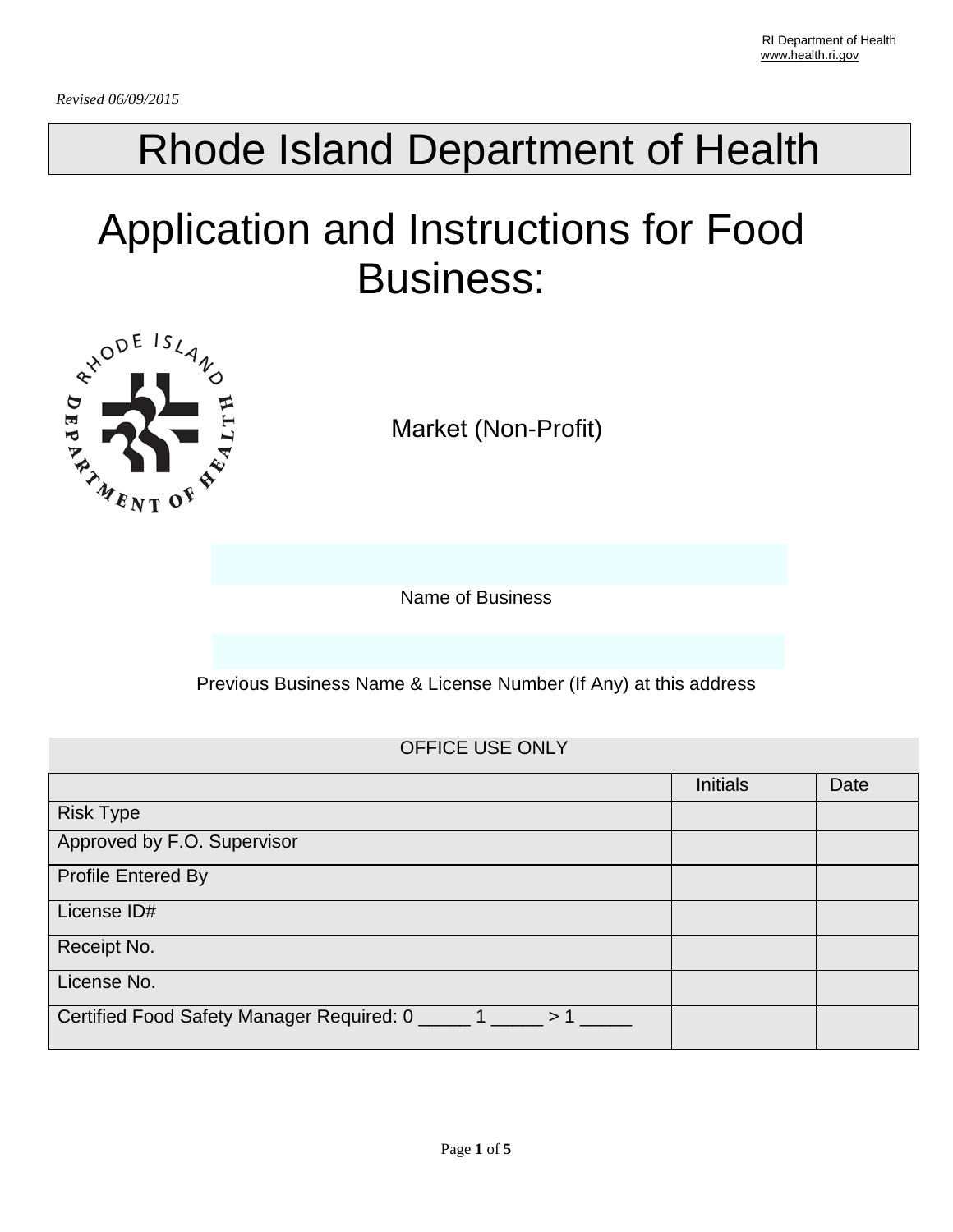# INSTRUCTIONS

- Registration shall be based upon **Satisfactory Compliance** with all applicable laws and regulations.
- Registration forms must be either typed or legibly printed using a ball point pen, except signatures, which must be written in ink. Please answer all questions. Do not leave blanks. Incomplete applications will be returned to you and your license/permit will not be issued.
- You must attach 501(c)(3) with this application.
- Mail to: Office of Food Protection, 3 Capitol Hill, Room 203, Providence, RI 02908-5097.
- **Upon receipt of your completed application by the Department of Health, Office of Food Protection, please call (401) 222-2749 to schedule an operational inspection 2 weeks prior to opening**. **Note: You must have or employ an active Certified in Food Safety Manager registered with the Office of Food Protection (if applicable) prior to inspection.**
- If you have any questions concerning this application, call the Department of Health, Office of Food Protection at (401) 222-2749.
- Licensure application materials are public records as mandated by Rhode Island law and may be made available to the public, unless otherwise prohibited by State or Federal law.

## **Please complete the section(s) below.**

#### **Note to Applicants submitting plans:**

## **Plan Review**

RIGL 23-1-31. Approval of construction by director. – A plan review fee for new establishments, and for establishments where the cost of renovation exceeds 50 percent (50%) of the value of the establishment, shall be charged. The plan review fee for these establishments shall equal the annual cost of the license/registration.

A plan review fee of \$ is included with this application.

I have enclosed a separate check/money order payable to "General Treasurer, State of Rhode Island".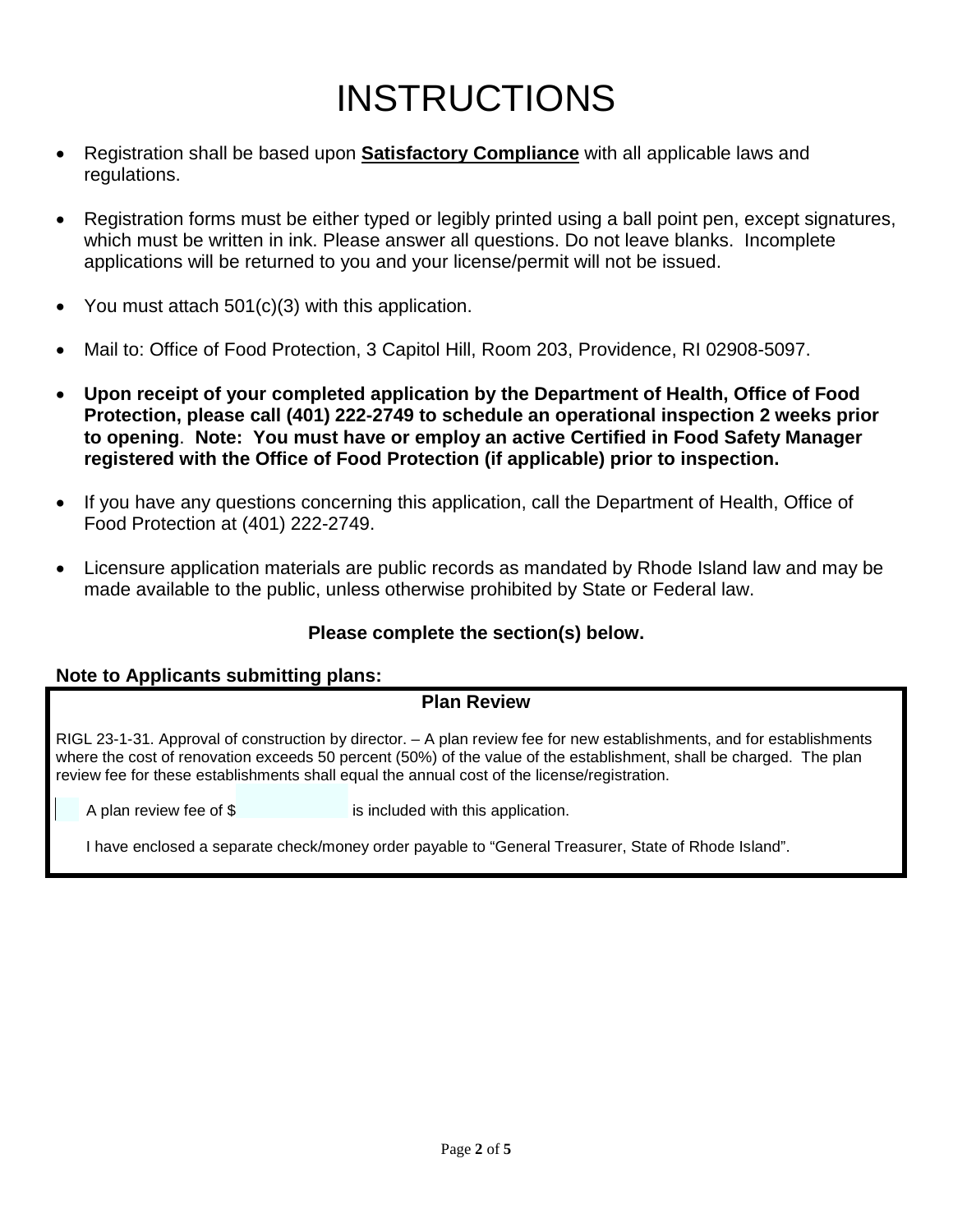| Please check and indicate the type of operation by choosing one only. |                                 |
|-----------------------------------------------------------------------|---------------------------------|
| Bar, Lounge, Tavern                                                   | Cafeteria, Buffet Service       |
| <b>Fast Food Service</b>                                              | <b>Full Service Restaurant</b>  |
| Luncheonette, Snack Bar, Fountain                                     | School (Satellite)              |
| School (Commissary)                                                   | School (In-Feed)                |
| Scoop Ice Cream/Novelties(no manufacturing)                           | <b>Temporary Event</b>          |
| Take-Out Only                                                         | Hospital                        |
| Nursing Home                                                          | <b>Assisted Living Facility</b> |
| Churches/Clubs/Bazaars                                                | Other (describe)                |

|                                                                                                                                                                                          | State of Rhode Island and Providence Plantations<br>Department of Health<br>Office of Food Protection                                          |
|------------------------------------------------------------------------------------------------------------------------------------------------------------------------------------------|------------------------------------------------------------------------------------------------------------------------------------------------|
| <b>Facility Name:</b><br>Please provide the name of<br>the facility (as known to the<br>public) for which you are<br>applying for this license.                                          | Name:                                                                                                                                          |
| <b>Facility Contact Person:</b><br>Please provide the name<br>and telephone number of a<br>person we can contact<br>concerning this facility.                                            | Name:<br>Phone Number:                                                                                                                         |
| <b>Facility Mailing</b><br>Information:<br>Please provide the mailing<br>information for all<br>communication regarding<br>this license.<br>(Not published on<br><b>HEALTH</b> website). | Address Line 1<br>Address Line 2<br>Address Line 3<br>City, State, Zip Code<br>Country (only if not in US)<br>Phone:<br>Fax:<br>Email Address: |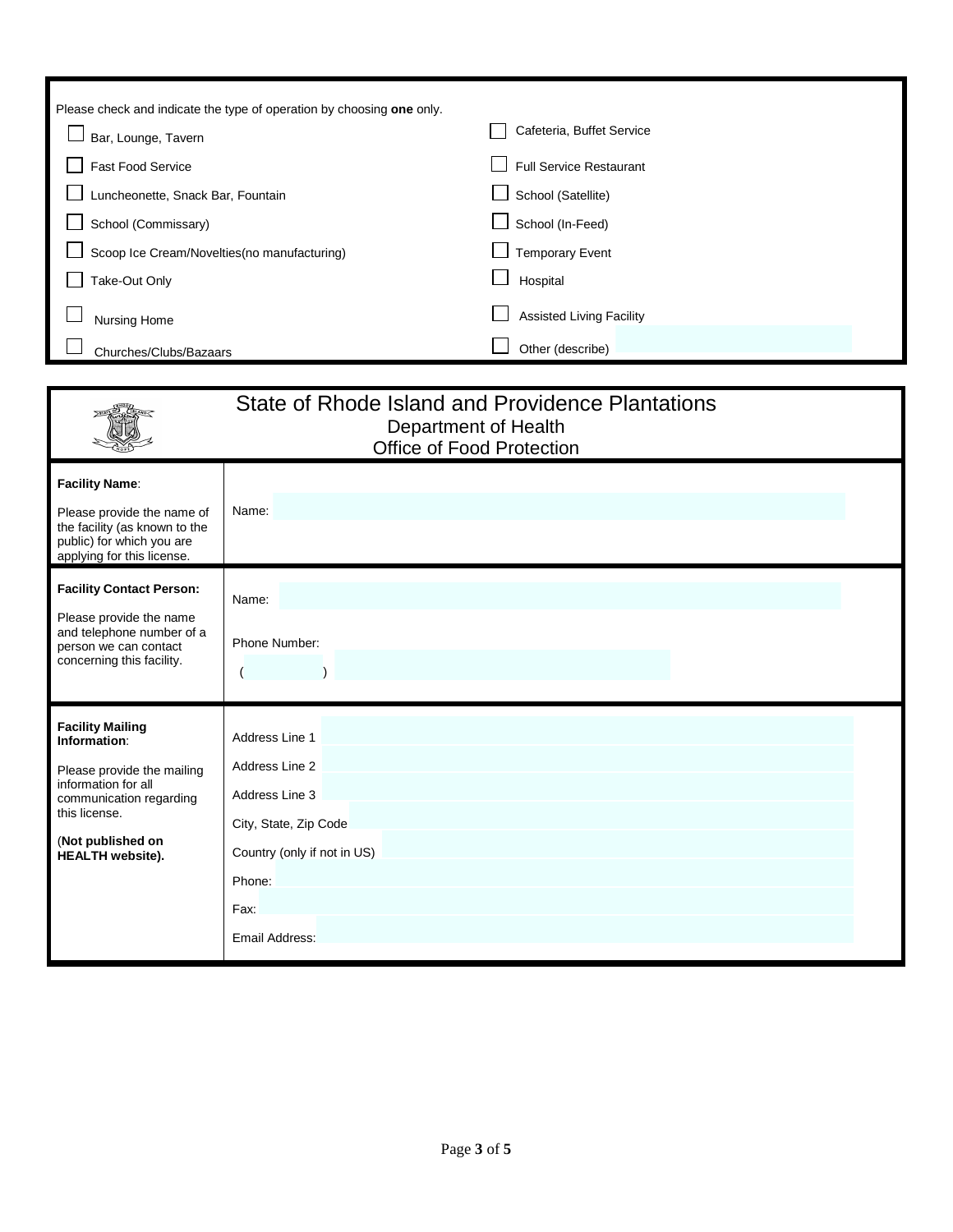| <b>Facility Location</b><br>Information:<br>Please provide the location<br>information for this facility.<br>(Published on HEALTH<br>website)                                                                                                 | Address Line 1<br>Address Line 2<br>Address Line 3<br>City, State, Zip Code<br>Country (only if not in US)<br>Phone:<br>Fax:<br>Email Address:                  |
|-----------------------------------------------------------------------------------------------------------------------------------------------------------------------------------------------------------------------------------------------|-----------------------------------------------------------------------------------------------------------------------------------------------------------------|
| <b>Ownership Type:</b><br>Please check ONE                                                                                                                                                                                                    | $\Box$<br>Corporation<br><b>Limited Liability Company</b><br>Sole Proprietorship<br>Governmental Entity<br><b>Limited Partnership</b><br>Partnership<br>Partner |
| <b>Ownership Information:</b><br>Please provide the<br>ownership information for<br>the Sole Proprietorship,<br>Partnership, Limited<br>Partnership, Corporation,<br>Limited Liability Company or<br>Governmental Entity.                     | LIST ONE ONLY - DO NOT SEND ATTACHMENTS<br>Name:<br>DBA (Doing Business As):                                                                                    |
| <b>Ownership Address</b><br>Information:<br>Please provide the address<br>and telephone number(s) of<br>the Sole Proprietorship,<br>Partnership, Limited<br>Partnership, Corporation,<br>Limited Liability Company or<br>Governmental Entity. | Address Line 1<br>Address Line 2<br>Address Line 3<br>City, State. Zip Code<br>Phone:<br>Fax:<br>Email Address:                                                 |
| <b>Water Supply:</b>                                                                                                                                                                                                                          | Does this establishment receive all or a portion of its water supply from an on-site well?<br>Yes<br>No                                                         |
| Sewage System:                                                                                                                                                                                                                                | Is this establishment serviced by a private sewage system (e.g. septic system)?<br>No<br>Yes                                                                    |
| Employees:<br>Please indicate the<br>number and types of<br>employees.                                                                                                                                                                        | Number of food handling employees:<br>Number of non-food handling employees:                                                                                    |